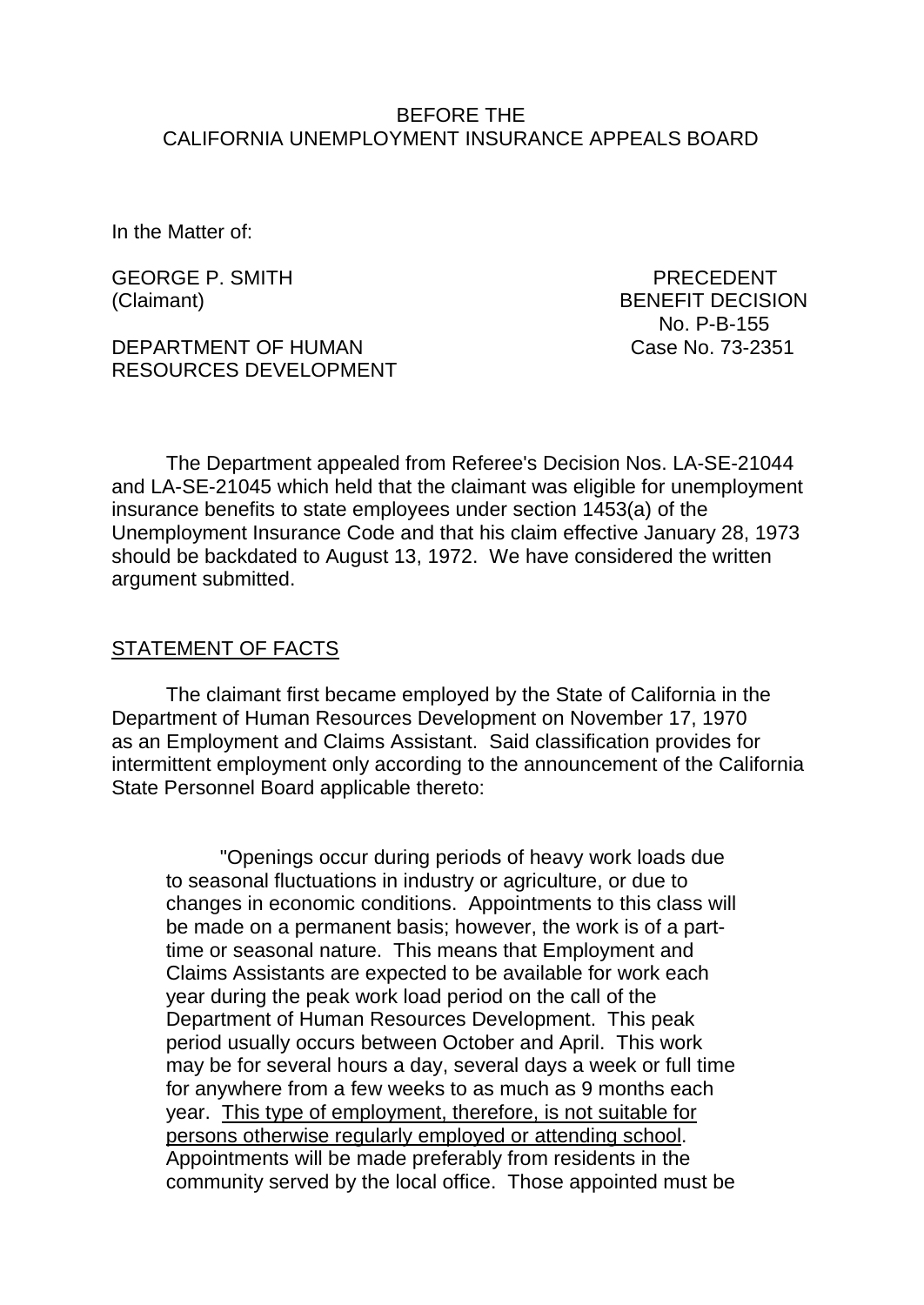available for work and willing to accept work under these conditions. This type of employment is not a normal method of entrance to full-time career employment security work. The class of Employment Security Trainee is the entrance class for a career in the Department of Human Resources Development."

From and after November 17, 1970 the claimant performed work for the Department of Human Resources Development in said classification on an intermittent basis and was employed by the Department in said classification as of the date of the referee hearing. The days to be worked were set out in a written schedule posted or sent out to employees of this classification advising them as to what days they would work. On certain occasions the schedule was amended orally by giving notice of changes therein.

The record contains a schedule of days on which the claimant performed services from August 13, 1972 to February 28, 1973. This schedule shows that the claimant worked every week during the period beginning August 13, 1972 through February 28, 1973, and his hours varied from seven hours to forty hours a week. His rate of pay was on an hourly basis and he received \$3.84 per hour.

The claimant filed his claim effective January 28, 1973 because he had been advised that Employment and Claims Assistants who worked on an intermittent basis were entitled to file a claim. He requested that his claim be backdated because prior thereto he had been advised by the Department that he was not entitled to file a claim.

### REASONS FOR DECISION

Chapter 5.5 entitled Unemployment Compensation for State Employees beginning with section 1451 of the Unemployment Insurance Code provides that a state employee may be eligible for unemployment compensation benefits on certain terms and conditions.

The issue with which we are concerned in this case is whether the claimant is a "state employee" within the meaning of the code.

Section 1453(a) of the Unemployment Insurance Code provides that: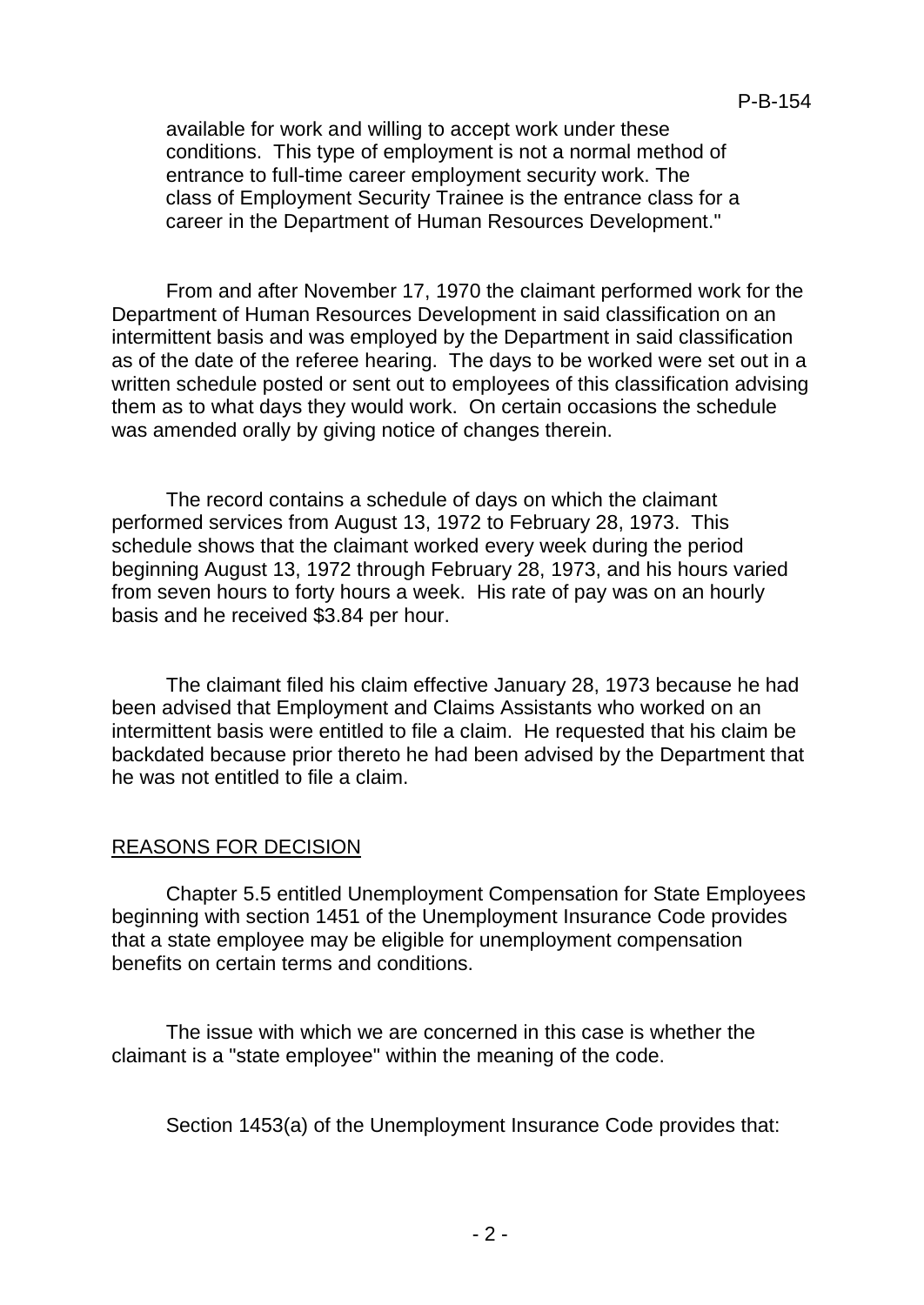'"State employee' means an individual who has permanent or probationary civil service status in employment by this state, and who (1) receives a notice of layoff with an effective date on or after March 1, 1971, pursuant to Article 2 (commencing with Section 19530) of Chapter 8 of Part 2 of Division 5 of Title 2 of the Government Code, or (2) terminates his employment, or has terminated his employment on or after March 1, 1971, after being notified in writing by his appointing authority that he is subject to layoff or mandatory transfer in his class and location, due to a reduction in staff arising from reductions in any budget act, or any other source of funds or due to a reduction in staff for reasons of economy or due to a reduction in staff resulting from organizational changes or reduced workload. However, nothing in this subdivision shall permit a state employee, as defined, to receive unemployment compensation benefits if he would be ineligible for or disqualified to receive such benefits under Article 1 (commencing with Section 1251) of Chapter 5 of Part 1 of Division 1."

In our opinion those portions of section 1453(a) designated as (1) and (2) are mutually exclusive. The provisions of (1) pertain to an individual who receives a "notice of layoff" and (2) pertains to an individual who "terminates his employment, or has terminated his employment on or after March 1, 1971, after being notified in writing by his appointing authority that he is subject to layoff or mandatory transfer in his class and location . . . ."

In the instant case the claimant contends that he is eligible for benefits as a "state employee" who has received a "notice of layoff."

Article 2 beginning with section 19530 of the Government Code is entitled "Layoff and Demotion." Section 19530 provides as follows:

"Layoff, grounds. Whenever it is necessary because of lack of work or funds or whenever it is advisable in the interests of economy to reduce the staff of any State agency, the appointing power may lay off employees pursuant to this article and board rule."

Thus, it is obvious that the layoff of "state employees" must be pursuant to Article 2 and the State Personnel Board rules.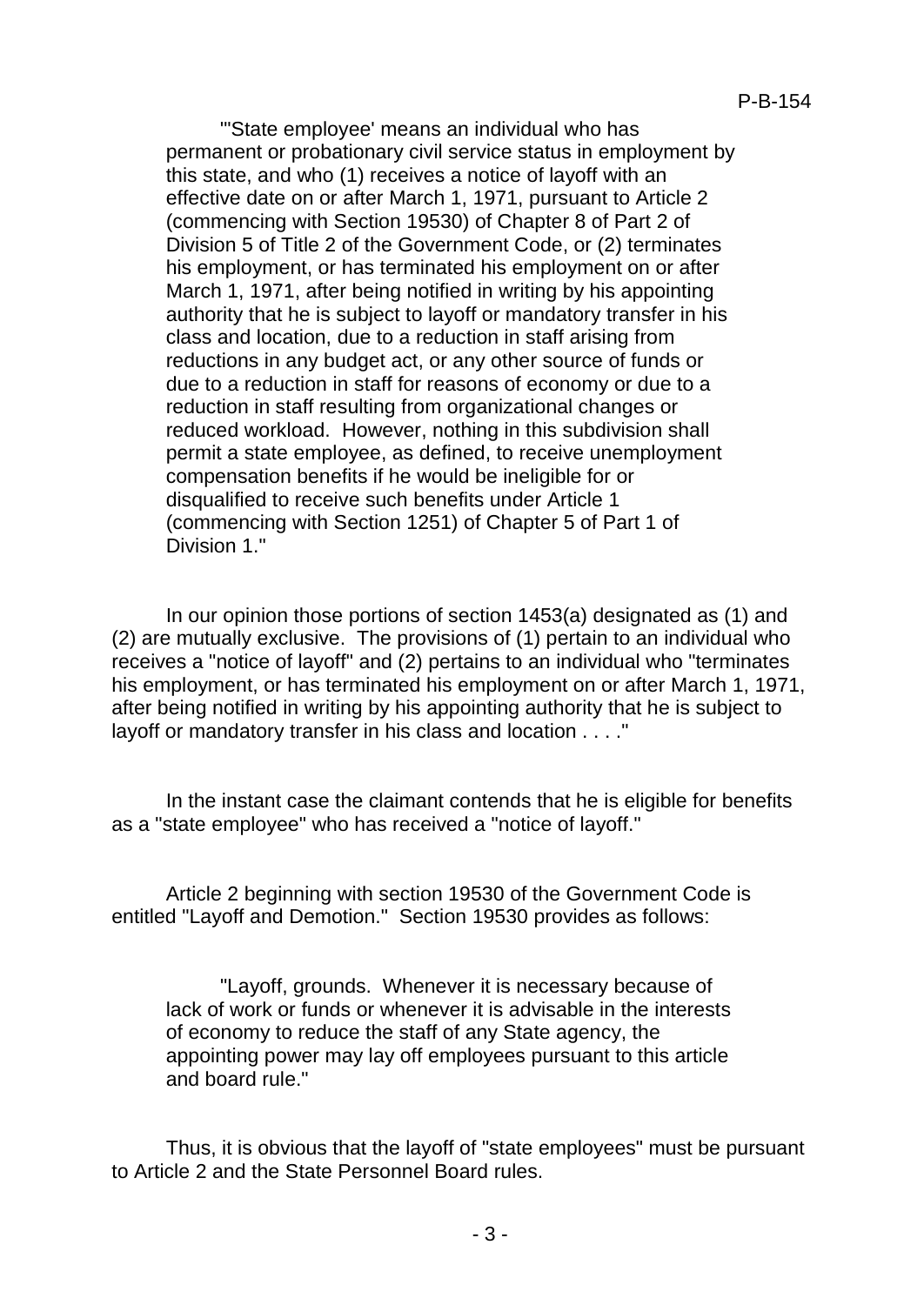The Attorney General in Opinion No. 71-115, dated September 16, 1971 (54 Ops. Atty. Gen. 183) was directed to the question of whether, when there is a seasonal reduction in state employment and a resultant necessity to no longer retain certain permanent intermittent employees, must the decision as to which intermittent employees to retain be based on seniority. Much of the language in that opinion is appropriate to the issue in this case; namely, whether the claimant as a permanent intermittent employee received a notice of layoff within the meaning of the civil service laws governing layoffs. We quote from the analysis of that opinion:

"Aside from the ordinary continuous full-time mode of employment, the State civil service statutes provide for various forms of less than continuous or full-time employment. One of these forms is denominated 'intermittent' employment. Gov. Code §§ 19100-19101. In describing this type of employment, section 19100 provides: 'Whenever the appointing power requires the appointment of a person to a position requiring the performance of work on an intermittent or irregular time basis, the request for certification shall state the probable amount of working time to be required in the position. . . .'

"Section 19101 provides that: 'Eligibles shall be certified in accordance with their position on the appropriate list and their willingness to accept appointment to such position as "intermittent employees."' Thus, both the agency and the employee contemplate, at the outset, periodic intervals in the utilization of the employee's services as an inherent characteristic of this type of employment. (See 38 Ops. Cal. Atty. Gen. 86, 88 (1961), noting intermittent employees are in 'state service for an extended and indefinite period . . . though their service is broken.')

"Our concern here is the relationship between this type of employment and the civil service laws governing layoffs. Section 19530 provides that employees may be laid off 'whenever it is necessary because of lack of work or funds or whenever it is advisable in the interests of economy to reduce the staff of any state agency. . . .' Section 19533 provides, among other things, that: 'Layoff shall be made in accordance with the relative seniority of the employees in the class of layoff.' Thus, we come to our specific question: does this requirement of layoff pursuant to seniority apply to the periodic intervals in the employment of intermittent employees?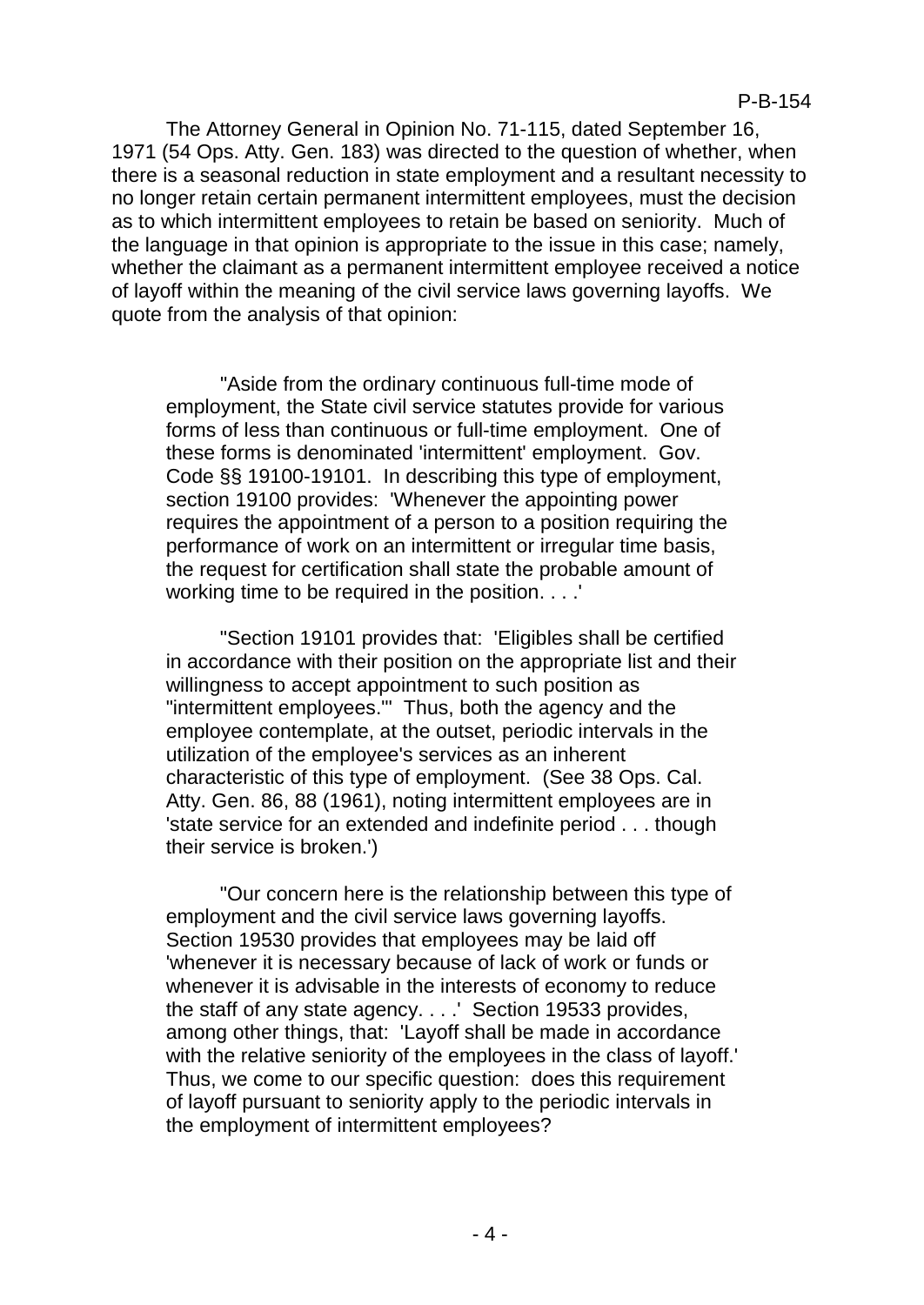"As conceived in the civil service laws, the concept of layoff embodies these attributes:

"1. It is a form of separation from State civil service. § 19500.

"2. It is a nondisciplinary separation from State service. See § 19500 which designates layoff as a form of separation distinct from suspension or permanent removal for cause. And see § 19530 specifying lack of work, funds or the interests of economy, as the basis for layoffs.

"3. It involves a separation for reasons not contemplated upon the initial establishment or acceptance of the position. This statutory characteristic of a layoff is manifested in section 19540 which requires the agency to state in the notice of layoff to the employee 'the reason or reasons for the layoff.' See also State Personnel Board rule 455 (2 Cal. Admin. Code) which, in addition to the requirement of notification to the employee, also requires the agency to state the reasons for the layoff in a report to the State Personnel Board.

"While initially it might appear that the periodic intervals in employment inherent in 'intermittent employment' are in the nature of layoffs, upon analysis, it can be seen that the layoff concept, as formulated in the civil service statutes, is inapposite to such intervals which occur in the course of 'intermittent' employment.

"One of the significant distinctions between such intervals and layoffs is the fact that one's status as an employee continues during the nonwork periods, that is, he is not separated from State civil service to be reappointed upon the resumption of work. This factor is made apparent by comparing the provisions relating to intermittent employment with those establishing the status of 'limited term' employment. These latter provisions contemplate employment for a position which will not last beyond a specified period of time (not to exceed the probationary period). §§ 19080-19081. See also § 18530. Employees for such positions are those who have expressed willingness to accept such employment (§ 19081) and are selected from limited term lists (§ 18532).

"Upon the expiration of the 'limited term' position, the employee is placed upon a 'preferred limited term list' which is 'a list of persons who have served under limited-term appointment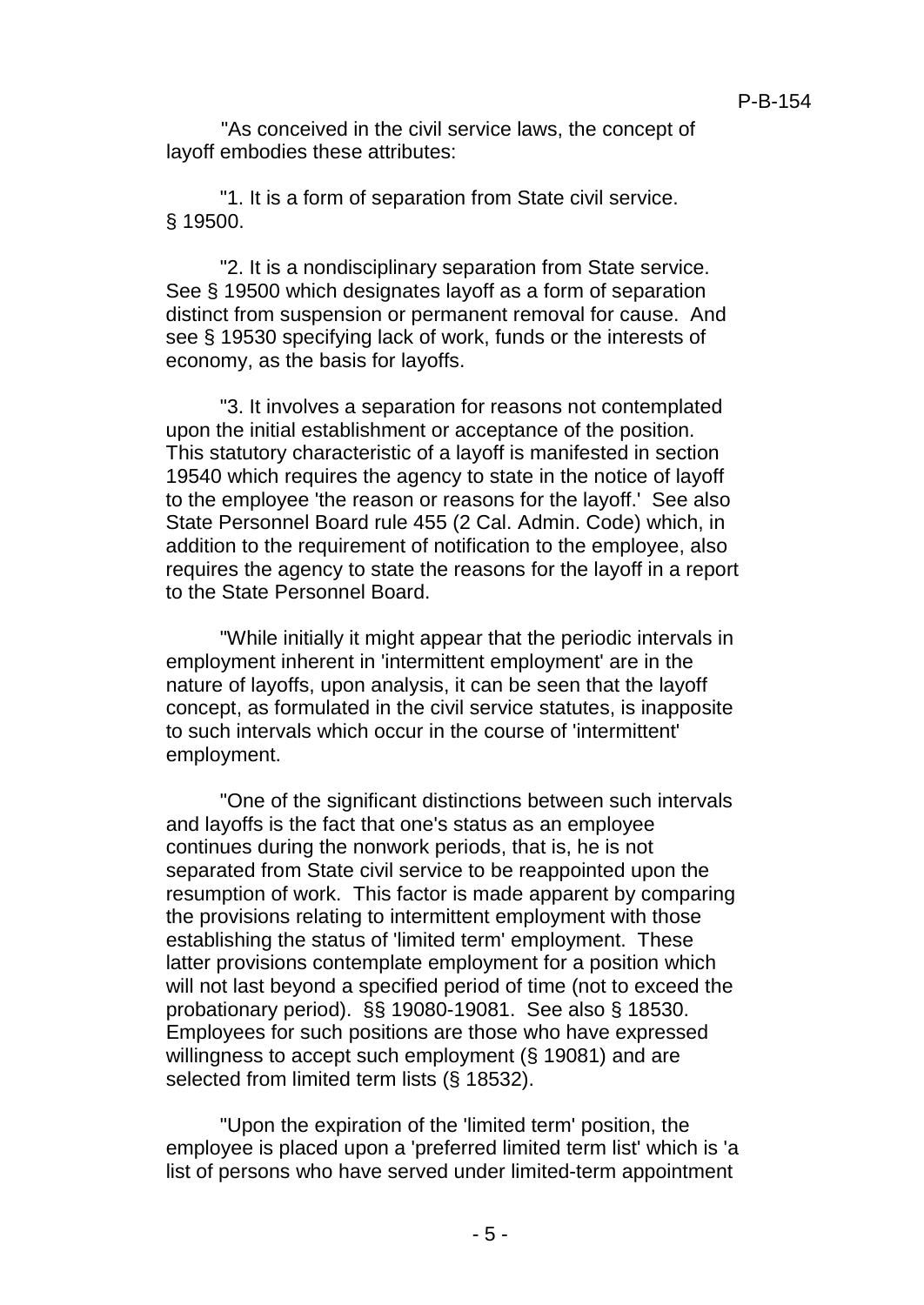and who . . . are granted eligibility for additional limited-term appointments.' (Emphasis added.) § 18532.1. See also §§ 19054, 19082.

"With respect to 'intermittent employees,' there are no similar provisions which, upon the break in employment, provide for the establishment of employment lists from which new 'appointments' are made when the intermittent work resumes. The intermittent employee's status as such is continuous though his 'service is broken.' 38 Ops. Cal. Atty. Gen., supra, at 88 (1961). And when the need arises, he is simply called back to work. He is not (as is the limited-term employee) re-'appointed' in the elaborate sense that the term is used in the statute. See §§ 19050 et seq. and 2 Cal. Admin. Code, § 251 et seq. specifying the procedures for 'appointment.' The status of an intermittent employee is thus somewhat analogous to a school teacher whose work and pay ceases during the summer months and who simply resumes work upon the commencement of the new term.

"Further indicating that the intermittent employment break is not comprehended in the term 'layoff,' as it is used in the statute, is the fact, as noted, that when the agency institutes a layoff, it must in a notice to the employee (§ 19540) and in a report to the agency (2 Cal. Admin. Code § 455), state the reason for the layoff. Such notice would seem devoid of any function in the case of the periodic work terminations which at the outset were contemplated both by the agency when offering the job (§ 19100) and by the employee when he accepted it (§ 19101).

"It is also noted that under the statute when one is subject to being 'laid off,' he has the option of electing to be demoted to a job in the same line of work or to a job he previously held (§ 19535). This right to elect demotion in lieu of layoff would clearly appear to be inconsistent with an employment that is offered and accepted with the specific understanding that it will be subject to intermittent cessations.

"We, therefore, conclude that when the Legislature used the term 'layoff' in the civil service status, they did not intend that term to be applicable to the periodic work intervals inherent in the nature of 'intermittent' employment. Thus, the requirement that layoffs be according to seniority, is not applicable to the work intervals occurring during the course of intermittent employment.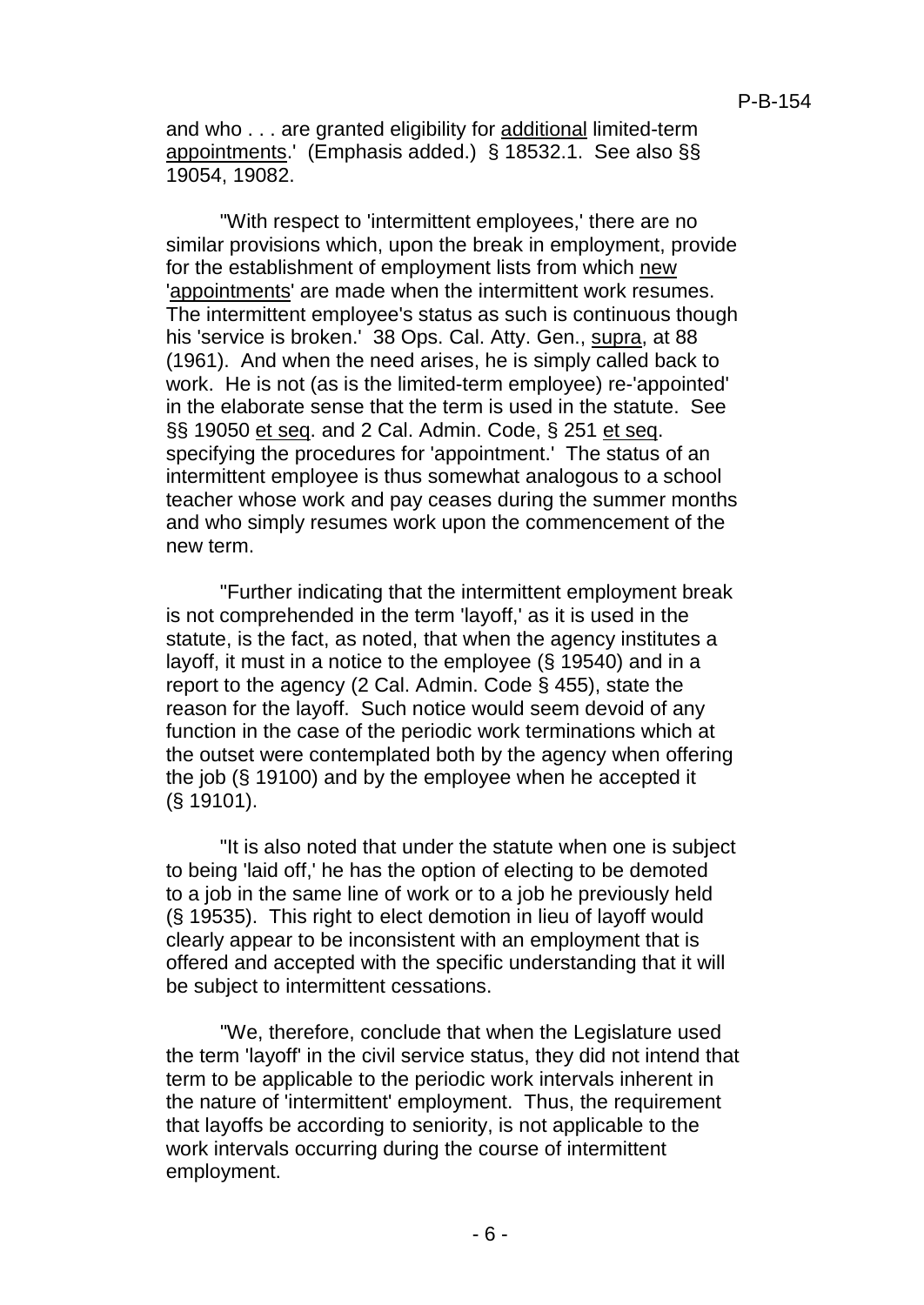"This is not to say, of course, that the layoff provisions are never applicable to intermittent employment. Our conclusions here are applicable only to the precontemplated intervals occurring during the course of such employment. If such employment is finally or indefinitely terminated due, for example, to the abolition of the position, then the layoff provisions would appear to be applicable.

"But while we conclude that the statute does not require seniority to govern the work intervals inherent in intermittent employment, the State Personnel Board does have the authority to devise by rule a system involving seniority which is applicable to the work interruptions characteristic of intermittent employment. §§ 19100, 19254.

"It is our understanding that such a system is presently under consideration and study by the Board."

In this case the claimant worked every week before and after the filing of his claim. His employment with the State of California was not terminated and he could reasonably expect to continue to work each week. Although the claimant did not work full time each week, that is the nature of the employment to which he agreed as an intermittent employee. There certainly was no layoff here within the purview of section 1453(a) of the code.

In the instant case the claimant was regularly employed each week for a varying number of hours. However, there may be cases where, due to a reduction in staff arising from a reduction in funds or from organizational changes or a reduced workload, the interval between calls to work is extended or possibly there may be no call back to work for a period of several weeks or months. We believe the result must be the same in these cases.

Section 19540 of the Government Code provides:

"§19540. Notice of layoff; election to accept layoff prior to effective date.

"An employee compensated on a monthly basis shall be notified that he is to be laid off 15 days prior to the effective date of layoff. The notice of layoff shall be in writing and shall contain the reason or reasons for the layoff. An employee to be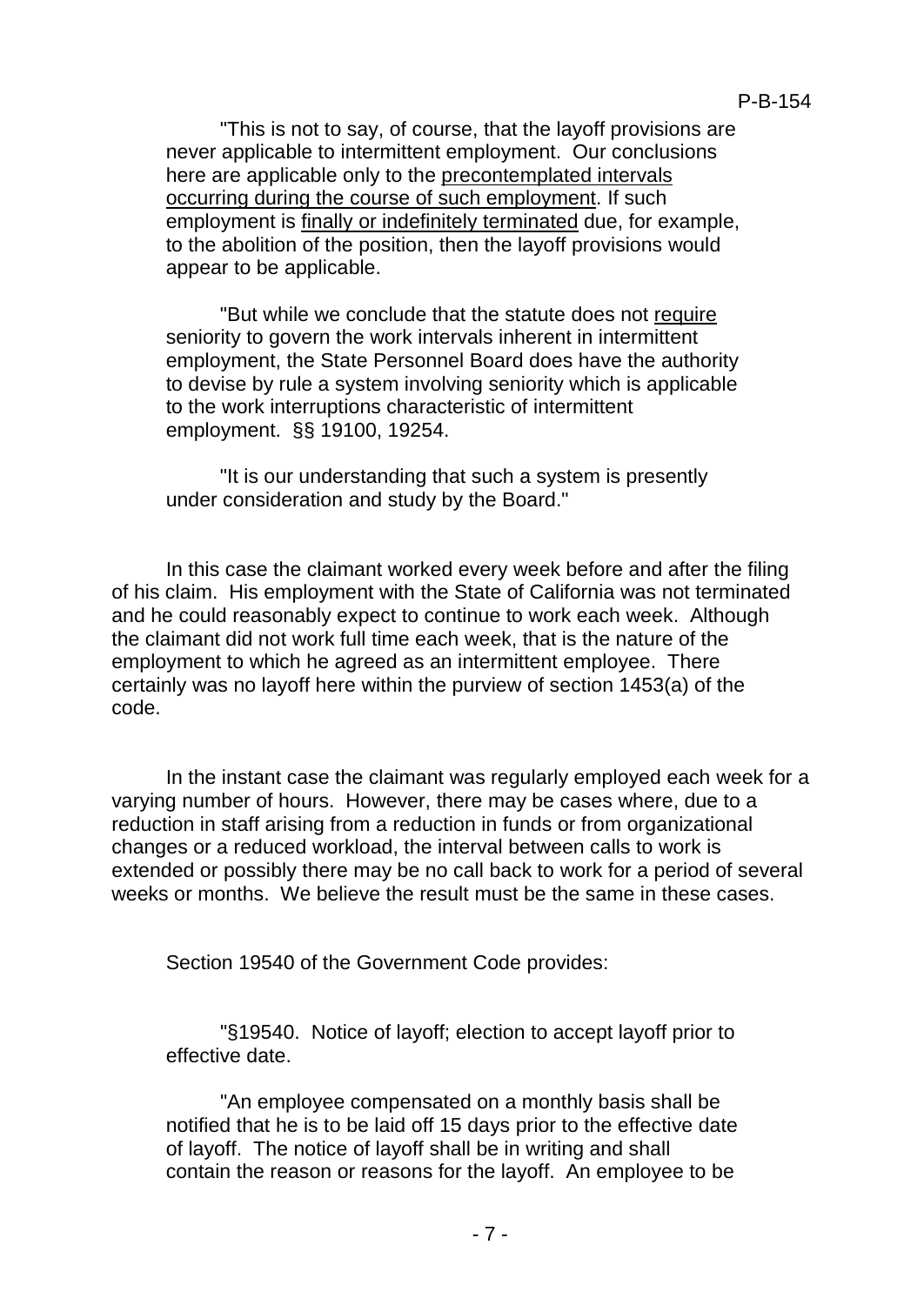laid off may elect to accept such layoff prior to the effective date thereof."

Previous to the enactment of Chapter 5.5 of the Unemployment Insurance Code the legislature had resisted the passage of legislation which would provide unemployment insurance compensation for all state employees. When, due to a change of circumstances, state employment became less permanent than theretofore, the legislature then passed Chapter 5.5 of the code to grant unemployment compensation to a certain class of state employees.

Section 1453 of the code sets out the two methods of termination of employment whereby an individual may be considered a "state employee" and thus become entitled to unemployment insurance compensation benefits. Subdivision (1) thereof appears to fall within the purview of the first two sentences of section 19540 of the Government Code and subdivision (2) appears to fall within the third and last sentence of that section.

The permanent intermittent employee is hired and accepts employment with the understanding that the nature of the employment is intermittent. He only reports for work as called, and his employment may cease by reason of failure to be recalled. However, as an hourly employee he is not included within section 19540 of the Government Code which provides for a written notice of layoff to employees compensated on a monthly basis. We believe that these individuals, not being entitled to receive a written notice of layoff under section 19540 of the Government Code, do not come within the purview of section 1453(a) of the Unemployment Insurance Code.

In other words, we are of the opinion that in the enactment of the provision for the granting of unemployment insurance compensation for state employees, the legislature did not intend to include those state employees classified as permanent intermittent such as Employment and Claims Assistants.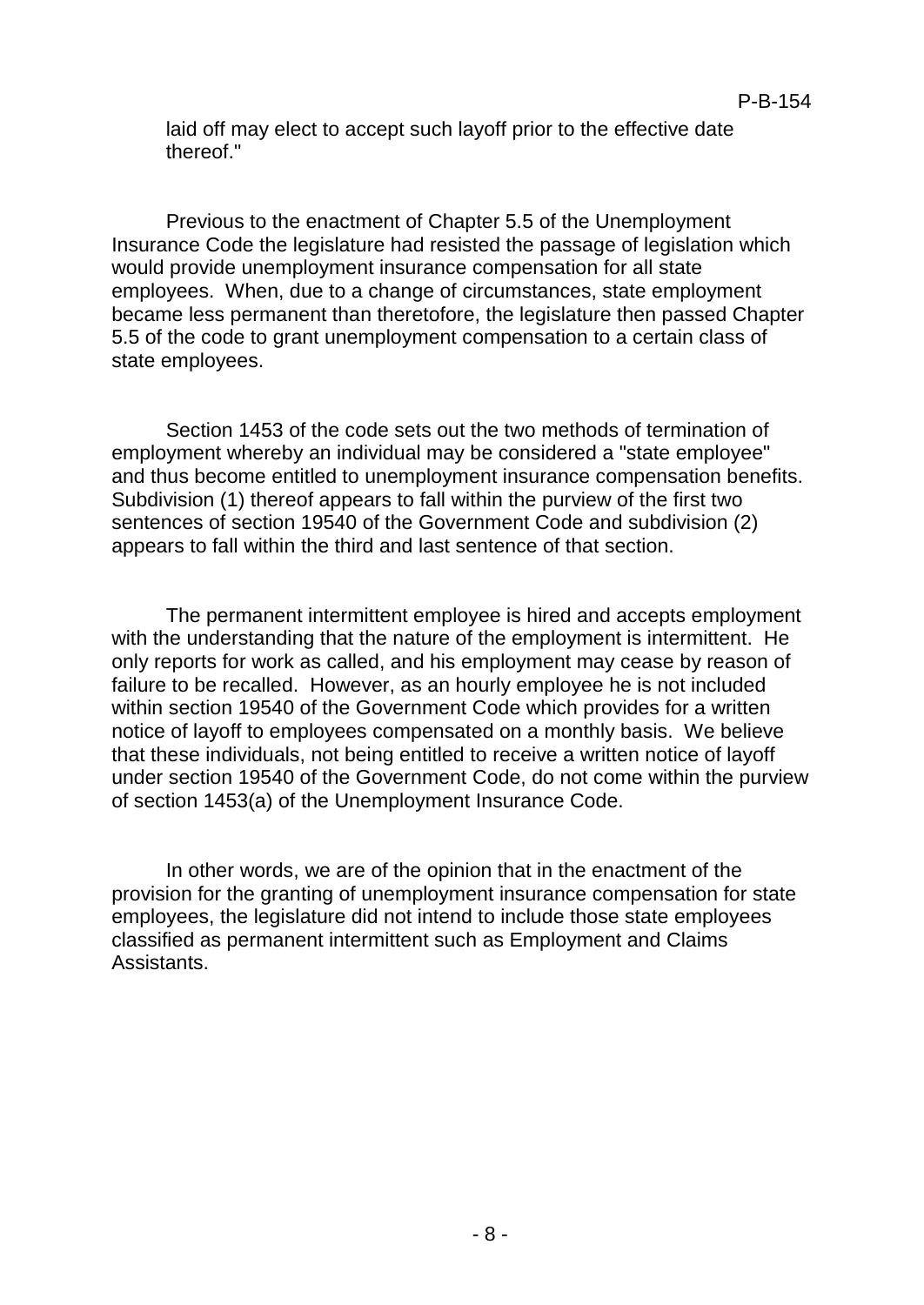# DECISION

The decision of the referee is modified. The claimant is not a "state employee" within the meaning of section 1453(a) of the Unemployment Insurance Code and is not eligible for benefits. Therefore, it is not necessary for us to decide whether the claim should be backdated.

Sacramento, California, October 9, 1973.

# CALIFORNIA UNEMPLOYMENT INSURANCE APPEALS BOARD

ROBERT W. SIGG, Chairman

JOHN B. WEISS

CARL A. BRITSCHGI

EWING HASS

# CONCURRING IN PART) DISSENTING IN PART) - Written Opinion Attached

DON BLEWETT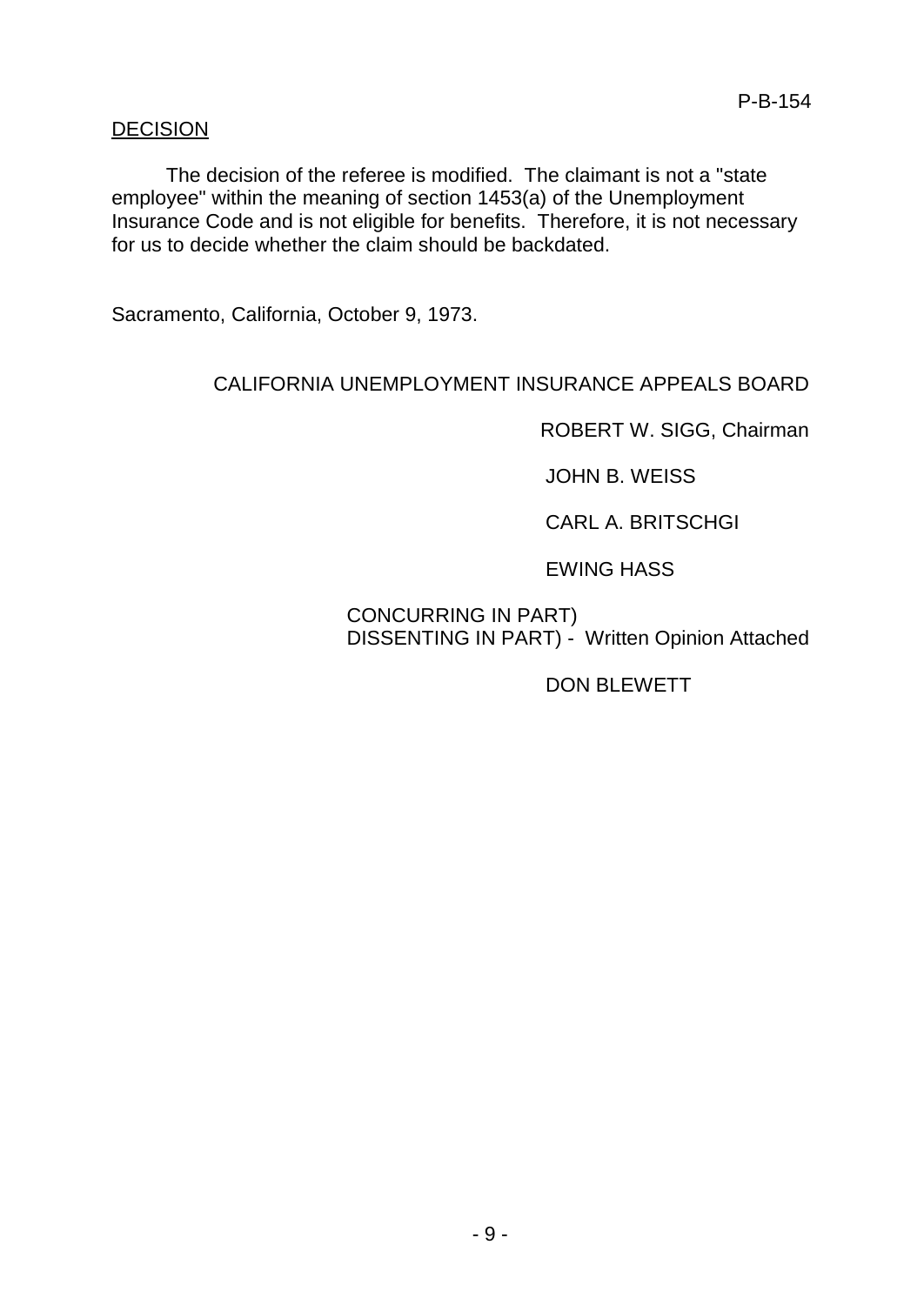### **OPINION** CONCURRING IN PART DISSENTING IN PART

I concur with my colleagues in the holding in the instant case for the claimant was not laid off nor did he terminate his employment. In fact, he was regularly employed during the weeks for which he claimed benefits. However, I cannot agree with the dictum which appears on page ten of the opinion as follows:

"In other words, we are of the opinion that in the enactment of the provision for the granting of unemployment insurance compensation for state employees, the legislature did not intend to include those state employees classified as permanent intermittent such as Employment and Claims Assistants."

This dictum, which purports to establish a basis for the denial of benefits to all permanent intermittent employees regardless of the facts, is contrary to the Attorney General Opinion quoted and relied upon by the majority as follows:

"This is not to say, of course, that the layoff provisions are never applicable to intermittent employment. Our conclusions here are applicable only to the precontemplated intervals occurring during the course of such employment. If such employment is finally or indefinitely terminated due, for example, to the abolition of the position, then the layoff provisions would appear to be applicable."

In my opinion we, as board members, are obligated to consider each case which comes before us on the facts of that particular case. We cannot apply the broad brush, which the majority attempts to do, and hold that permanent intermittent employees are automatically ineligible for benefits regardless of the facts.

We have a number of the these cases pending before us for consideration and decision. I intend to examine the facts of each of these cases, and if I find the "layoff provisions" to be applicable I will hold the